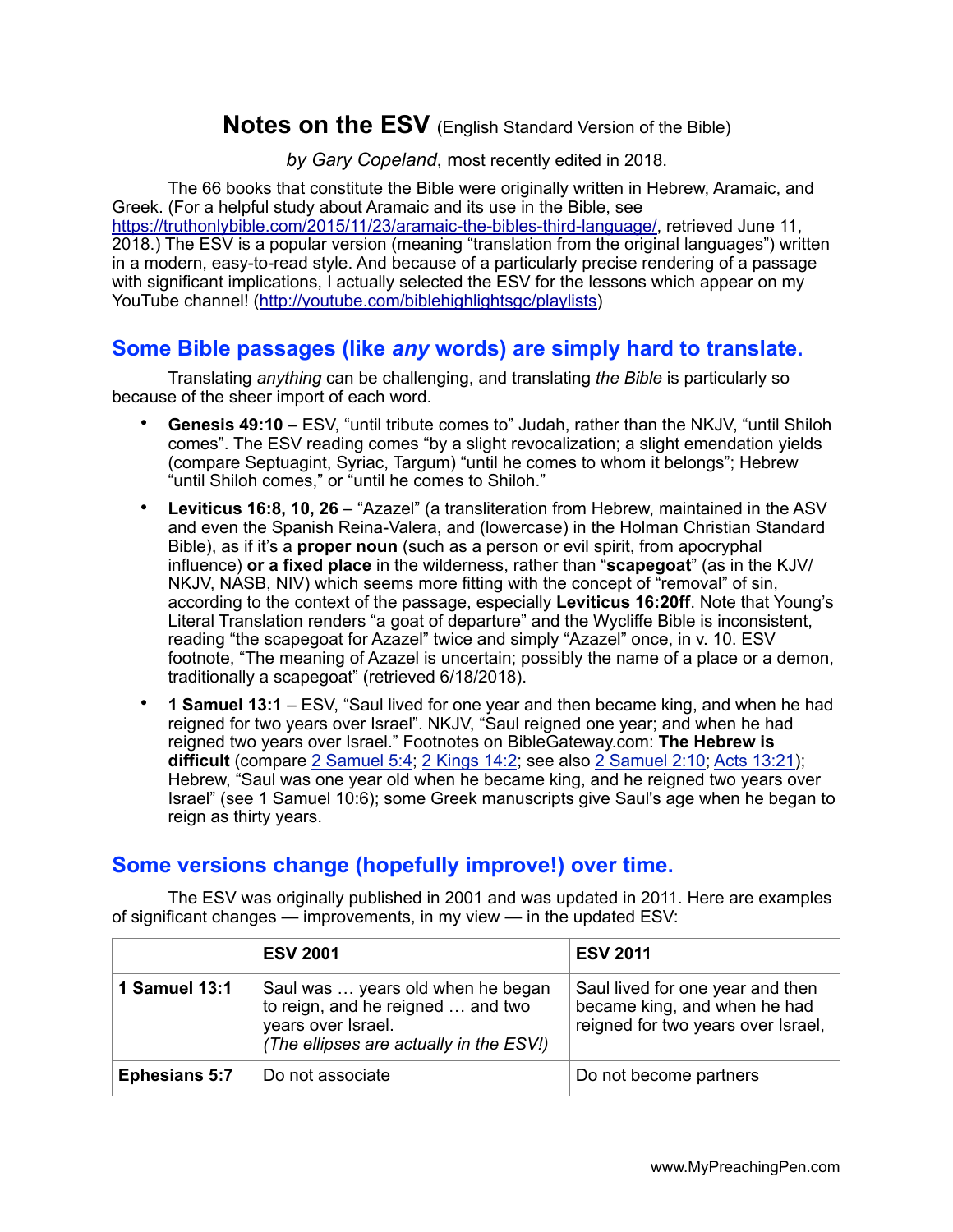| <b>Philippians 2:7</b> | made himself nothing                     | emptied himself                         |
|------------------------|------------------------------------------|-----------------------------------------|
| 2 Timothy 3:17         | that the man of God may be<br>competent, | that the man of God may be<br>complete, |
| 1 John 2:16            | pride in possessions                     | the pride of life                       |

# **Comments about this document**

 This is not a discussion of the history or translational philosophy of the ESV (though I do have something to say about their tendency to *interpret*), and I don't pretend to know the reasoning behind the particular word choices. Also, this is not an explanation of the differences in the manuscripts and texts from which the Bible is translated. I'm simply trying to **catalogue some problems and some advantages of this version** as I run across them. Because I've been using the New King James Version (NKJV) for a long time, most of these notes were sparked by noticing the differences between the ESV and the NKJV.

 I realize that no translation has ever been, or will ever be, beyond criticism, and these notes are not intended to be picky, petty, or pedantic. So I've actually culled a few examples where my preference for a language style (e.g., Habakkuk 1:5) or word choice (e.g., Exodus 4:25) was showing, or which were inconsequential (e.g., Genesis 48:22). But as we study God's holy writings, hopefully these notes will cause us to think about the version we're using and maybe even help us understand some important points. Please email me with any questions, corrections, or additions related to this list: [garydavidcopeland@gmail.com](mailto:garydavidcopeland@gmail.com?subject=ESV%20Notes).

# **Where the ESV's rendering is disagreeable**

• **No use of italics** to indicate words not actually in the text. Because a precise, word-forword translation of any language to another sounds clumsy, the art of translating often employs some added words to help smooth the reading. There is a long-standing practice of identifying those added words by italicizing them. Some people may imagine that the use of italics is confusing, and the whole exercise may seem fairly insignificant, but this is not simply a question for scholars and linguists to debate; it creates real problems in Bible reading.

 One of the best examples of the benefit of italics (and even arguing against the addition of *any* words) is in **John 8:24, ESV:** "… Unless you believe that I am he you will die in your sins." Italicizing "he" (as in the NKJV) would be appropriate seeing that there is no pronoun in the Greek, and omitting "he" allows us to understand Jesus to be claiming to be the "I AM" - Jehovah God! - as from **Exodus 3:14**. The passage would read, "Unless you believe that I am, you will die in your sins."

• **A tendency to** *interpret* **rather than** *translate***.** For example, the ESV renders 1 Corinthians 1:26 as "worldly standards," rather than (NKJV) "according to the flesh." See also 1 Corinthians 7:1 where the ESV renders "to touch" (Greek <haptomai>) as "have sexual relations with." A similar example is in Matthew 5:22 where the ESV renders "raca" as "whoever insults his brother." Matthew's use of the Aramaic "raca" should either be or left in Aramaic, as it is in Matthew 27:46: "Eli, Eli, lema sabachthani" (although Matthew does explain that phrase for the reader by translating it to Greek), but not *interpreted* to the broader "insults his brother."

**This tendency of the ESV is actually one of the most serious criticisms I have against it.** Those who wrote the ESV should translate the text and leave the reader to grapple with its meaning.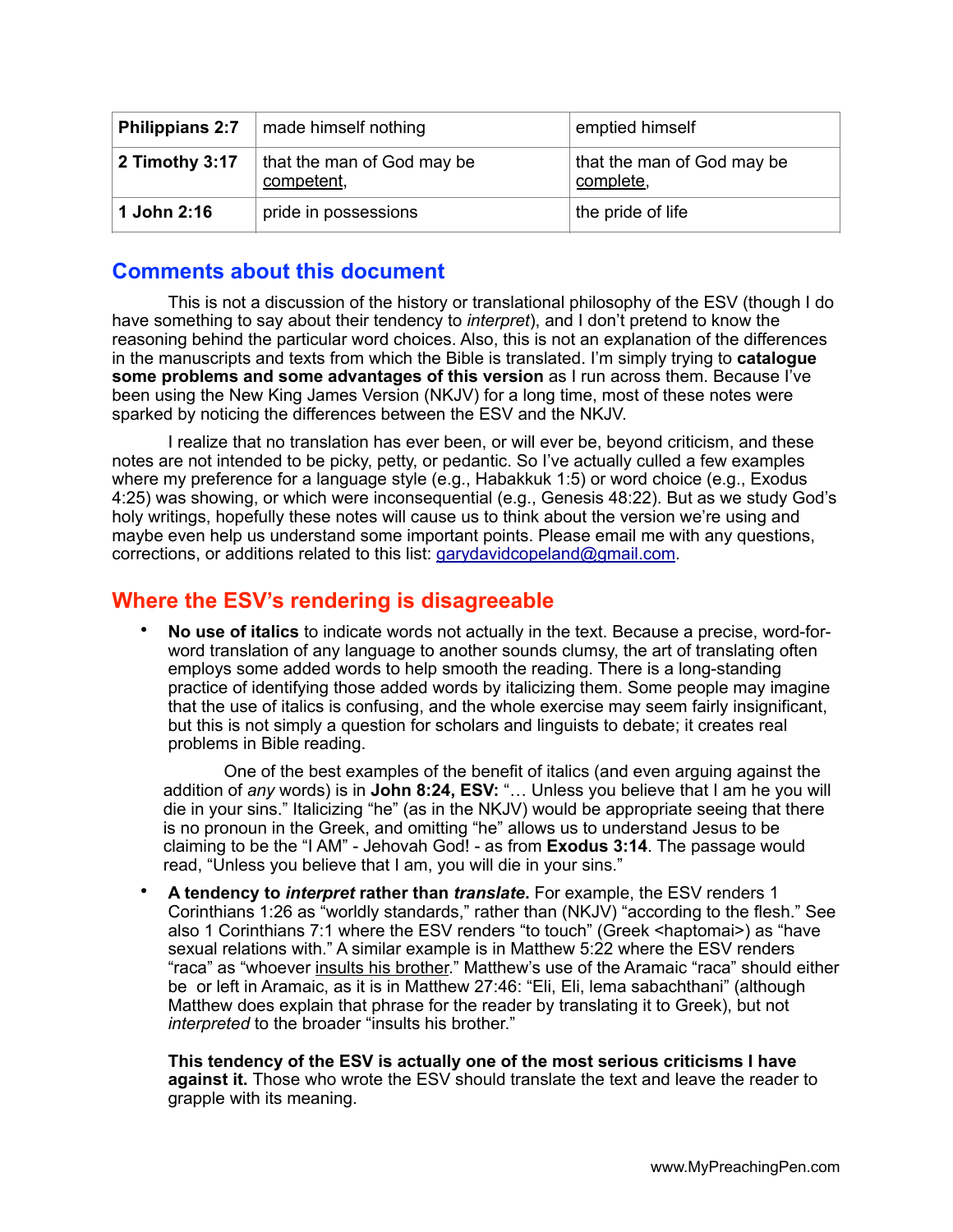• **Genesis 15:13** – ESV renders it as "They will be afflicted for four hundred years." This means that the Egyptian suffering and bondage would last 400 years. Also, the ESV rendering of Acts 7:6-7 specifies the time in Egypt as 400 years. The wording of the NKJV, however ("…four hundred years and the nation they serve I will judge…") leaves room for moving punctuation to understand that the "400 years" belongs with the previous phrase.

*Why does this matter?* The NKJV translation allows for a more accurate time span. *From the giving of the promise to Abraham through the time in Egypt* would be a *total* of 400( ish) years. Note that **Galatians 3:16-17** specifies the period from God making the promises to the giving of the Law as "430 years."

- **Ezekiel 18:20** The ESV renders the second sentence in that verse as "The son shall not suffer for the iniquity of the father, nor the father suffer for the iniquity of the son." But our human experience tells us that people frequently "suffer" because of the sinful choices of others. So the NKJV rendering is much better: "The son shall not bear the guilt of the father, nor the father bear the guilt of the son."
- **Matthew 16:18** ESV, "the gates of hell," though the Greek word is for "Hades," as even the ESV footnote admits. The words "Hell" and "Hades" have very different meanings. Specifically, the realm of Satan (Hell) prevails against the church every time a Christian is overcome by his sins and returns to the world. On the other hand, the realm of the dead (Hades) has no power whatsoever over the church, thanks to the resurrection of Jesus.
- **Matthew 24:28** ESV, "vultures" (the perhaps expected carrion bird), rather than NKJV "eagles", which is both truer to the Greek and a symbol of the Roman army since 104 B.C. (See http://www.bible-history.com/archaeology/rome/2-roman-eagle-bb.html.) Incidentally, an eagle can also eat carrion.
- **Luke 13:15-16** ESV, "untie" (v. 15) and "loose" (v. 16) obscures the fact that Jesus used the same Greek word, emphasizing His "lesser to the greater" argument about healing the woman.
- **Acts 18:24** The ESV says Apollos was "competent," rather than (NKJV) "mighty" in the Scriptures. The Greek is <dunatos>.
- **Romans 2:1-11** ESV chops a long sentence into several sentences, thus having to add words to do so.
- **Romans 6:17** ESV, "standard" of teaching, rather than NKJV, "form" of doctrine. Strong's: Short definition: a figure, model, type. Definition: (originally: the mark of a blow, then a stamp struck by a die), (a) a figure; a copy, image, (b) a pattern, model, (c) a type, prefiguring something or somebody.
- **Romans 7:3** ESV, "she lives with another man," rather than NASB, "she is joined to another man" or NKJV, "she marries another man". Note that the same Greek word is used in the first and last parts of the verse, but the ESV translates them differently.
- **1 Corinthians 3:4** ESV translates Greek <sarkikos> as "human" instead of "fleshly" or "carnal."
- **1 Corinthians 7:1** ESV interprets the Greek <G680 haptomai> as "have sexual relations" instead of simply "touch". Strong's: "Properly, to attach oneself to, i.e. to touch (in many implied relations):--touch." Note how this Greek word is used in other passages, to touch the hem of Jesus' garment or to touch someone's eyes, and you'll realize 1 Corinthians 7:1 simply says "to touch" a woman. (See my note above about interpreting instead of translating.)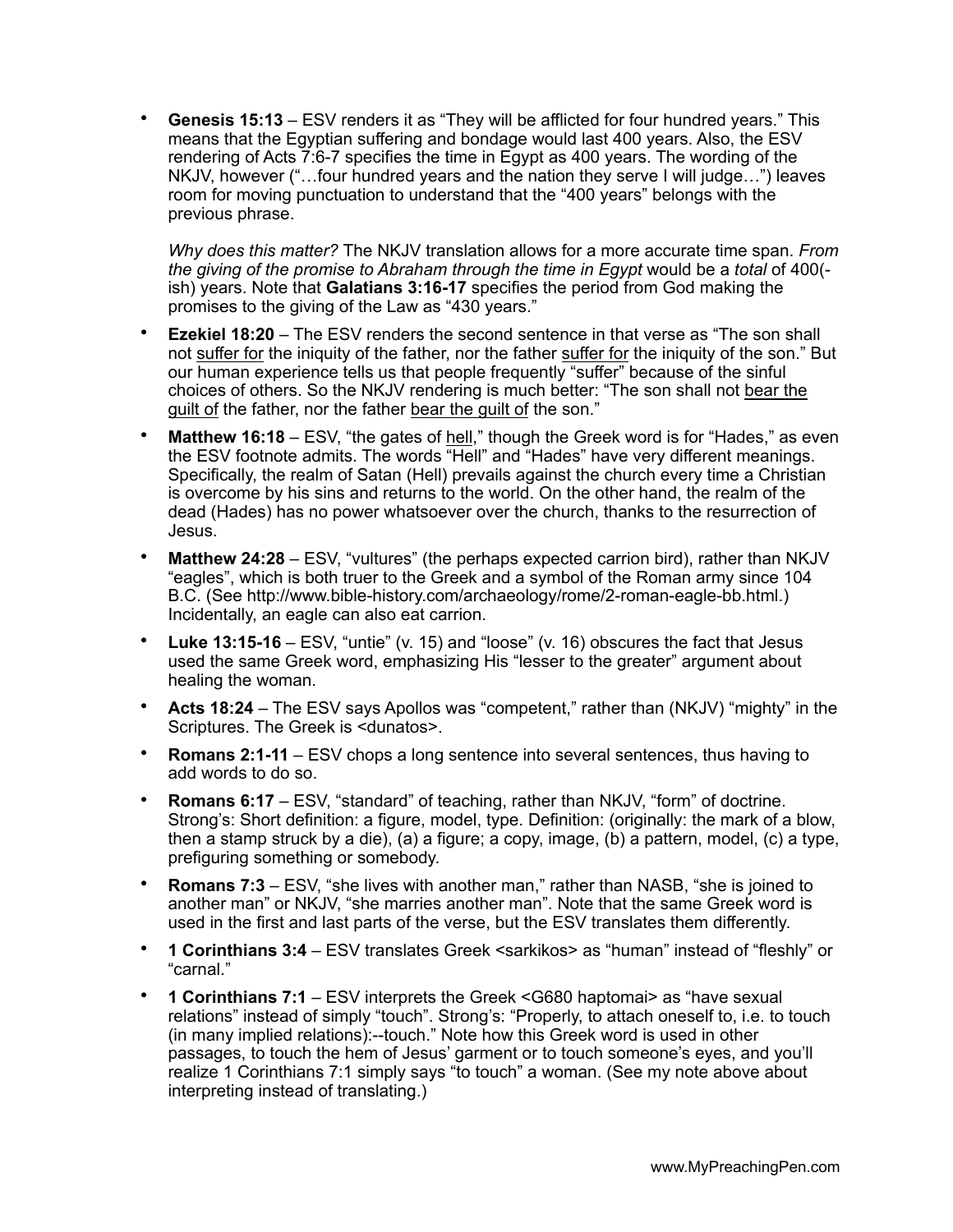## **Where the ESV's rending is agreeable**

- Leviticus 10:1 ESV, "unauthorized fire," is clearer in English than NKJV, "strange" fire.
- **Ruth 2:22** ESV, "assault," is truer to the Hebrew <paga> than NKJV, "meet" you.
- **Ecclesiastes 1:8** ESV, "full of weariness," is truer to the Hebrew <yagea> than NKJV "labor."
- **Jeremiah 27:1** ESV, "In the beginning of the reign of Zedekiah the son of Josiah," is better than the NKJV "Jehoiakim".

*Footnote:* Following Masoretic Text, Targum, and Vulgate; some Hebrew manuscripts, Arabic, and Syriac read Zedekiah (compare 27:3, 12; 28:1). Septuagint omits verse 1.

- **Daniel 2:44-45** Better punctuation to connect the elements of the dream to the interpretation (done by God, shattering other kingdoms).
- **John 3:16** ESV, God "gave his only son," is truer to the Greek than NKJV, "His only begotten son."
- **John 14:2** ESV, "In my Father's house are many rooms" is truer to the Greek than NKJV, "mansions."
- **Romans 11:26** ESV, "In this way all Israel will be saved" is true to the unambiguous Greek and prompts the reader to ask, "In *what* way?" (It drives the reader to study the context!)

The NKJV here renders the passage, "So all Israel will be saved." The word "so" can have *four* meanings in English, so a quick, out-of-context reading makes it sound like a conclusion statement, flatly (unconditionally) stating that all Israel *will* be saved.

- **2 Timothy 3:16**  ESV, "All Scripture is breathed out by God," is truer to the Greek <theopneustos> than the KJV/NKJV, "given by inspiration of God."
- **Hebrews 8:2** ESV, "in the holy places", is truer to the Greek <hagion>, while NKJV interprets as "the sanctuary."
- **Hebrews 10:19** As in Hebrews 8:2, the ESV rendering, "enter the holy places" is truer to the Greek <hagion> than NKJV "the holiest."
- **1 John**, throughout ESV, "makes a practice of sinning," "keep on sinning," etc. is truer to the Greek tense and less confusing in the **context** of **1 John 1:7 – 2:2** which makes clear that Christians – those in the light – will sin. The ESV's rendering helps distinguish the occasional sin from a lifestyle of sin.
- **Revelation 13:8** ESV, "names written in the Book of Life before the foundation of the world," rather than NKJV, "the Lamb slain before the foundation of the world." While it's true that the plan for Jesus to be the sacrifice for sins was made before the creation of the earth (see Ephesians 3:11), the ESV is more consistent with **Revelation 17:8**.

### **Different renderings supportable from the same Greek words**

- **Matthew 10:32** ESV, "everyone who acknowledges Me before men," rather than NKJV, "confesses."
- **Luke 2:49** ESV, "I must be in my Father's house," rather than NKJV "about My Father's business."
- **Hebrews 10:29**  ESV, "outraged," rather than NKJV, "insulted."
- **Hebrews 10:39** ESV, "preserve," rather than KJV "saving" their souls.